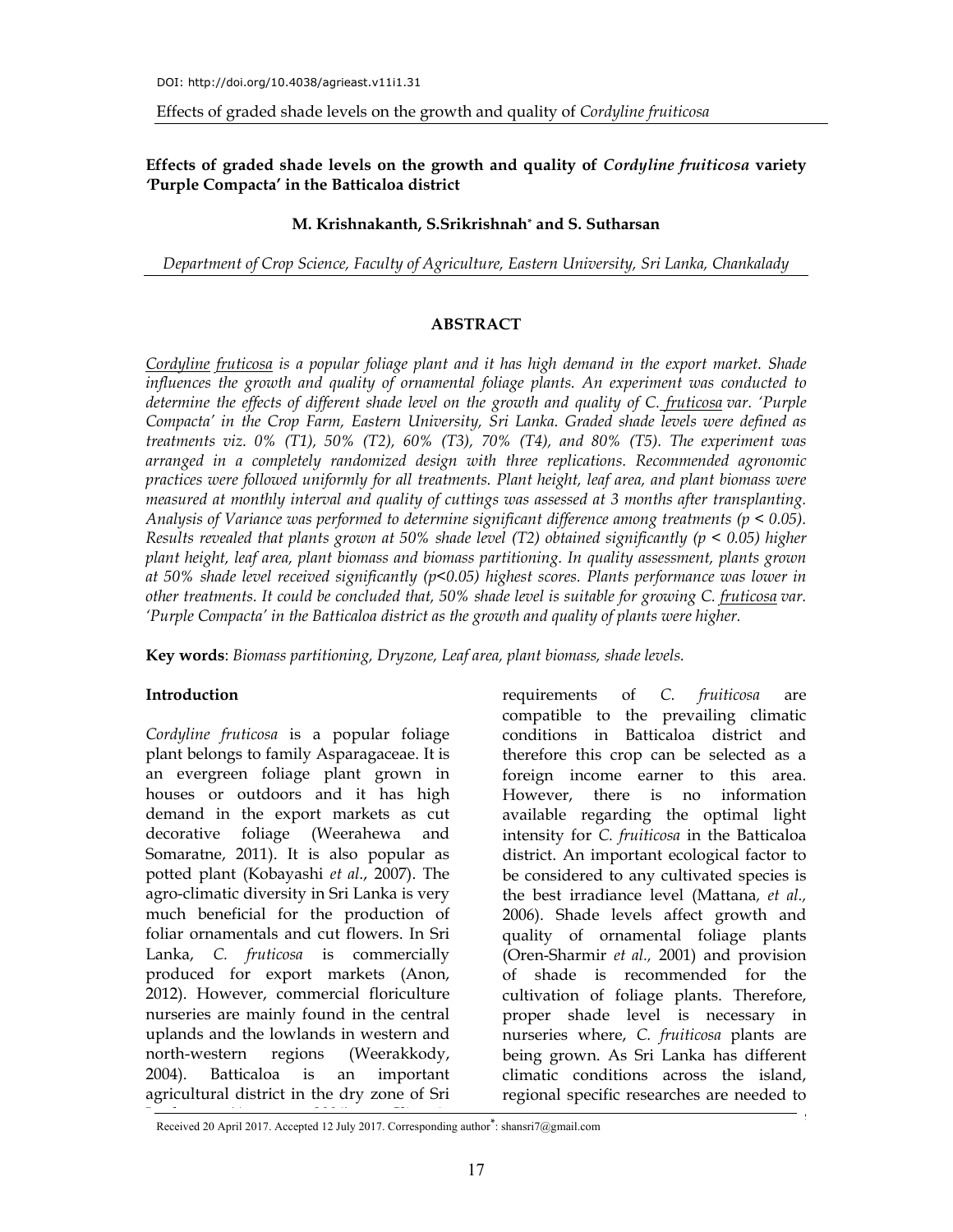cultivation of *C. fruiticosa* in a particular location. A better understanding of possible influence of different shade levels on the growth, development and quality of *C. fruiticosa* could lead to development of recommendation for the agronomic management of different varieties of *C. fruiticosa* in the dryzone of Sri Lanka. Hence objective of this experiment was to determine the effects of graded shade levels on growth and quality of *C. fruiticosa* var. 'Purple Compacta' and to select optimum shade level for the cultivation of *C. fruiticosa* var. 'Purple Compacta' in the Batticaloa district of Sri Lanka.

## **Materials and methods**

A shade house experiment was conducted from October 2015 to March 2016 at the Crop Farm, Eastern University, Vantharumoolai, Batticaloa, located in low country dry zone of Sri Lanka. Experiment was arranged in a completely randomized design (CRD). Graded levels of shade were defined as treatments viz. 0% (T1), 50% (T2), 60% (T3), 70% (T4), 80% (T5). Each treatment contained 30 replications. An experimental unit consisted of one plant. Plants were arranged at a spacing of 30 plants per m2. Uniform sized rooted cuttings of *C. fruticosa* variety 'Purple Compacta' were obtained from Tropical Abundance (Pvt) Ltd, Giriulla and treated with fungicide (Captan®) before planting. The cuttings were planted into polybags (diameter and height of the bags were 30 cm) filled with Potting media containloam soil, compost, cattle manure and sand in a in control plants (open air) as well. Plants in the control treatment would have received excess irradiation above their requirement may have caused light stress on plants. Fini *et al.*, (2010) found that, lowest plant height was observed in open sunlight in the cultivation of *Camellia japonica* (Tea). Cordyline plants showed highest plant height at 50% of shade level (T2) at 1, 2 and 3 MAT. This may have been due to plants receiving optimum ratio of 4: 2: 1: 1 (volume basis) as per Department of Agriculture recommendation (2002). Other management practices were followed uniformly according to the recommendation. Plants were destructively sampled monthly in all treatments during the experiment. Plant height (cm), leaf area per plant (cm2), plant biomass (g), biomass partitioning (%) were taken as measurements. Analysis was carried out using Statistical Analysis System (SAS) to determine significant differences among treatments. Treatment means were compared using Tukey test at the 0.05 probability level. Scores obtained from the quality evaluation of plants were analyzed through Mood's Median Test at the 0.05 probability level.

# **Results and discussion**

## **1. Plant height**

It was found that there were significant (p<0.05) differences in the plant height of Cordyline plants under different shade levels at 1, 2 and 3 months after transplanting (MAT).

Cordyline plants grown at 50% shade level (T2) showed maximum plant height (38.33cm) and lowest plant height (19.66 cm) was recorded in 80% shade level (T5) at 3 MAT (Fig. 1). At 80% of shade level plant would have received sub optimum level of light. This might be the reason for treatment. Plants recorded lower height lowest plant height observed in this

level of light intensity. Chen and Setter (2003) reported that shade significantly influenced cell division. Increased plant height could also be due to elongation of cells and increased number of cells due to higher rate of cell division under shade being a non-limited factor. These might be the reasons for highest plant height observed in this shade level throughout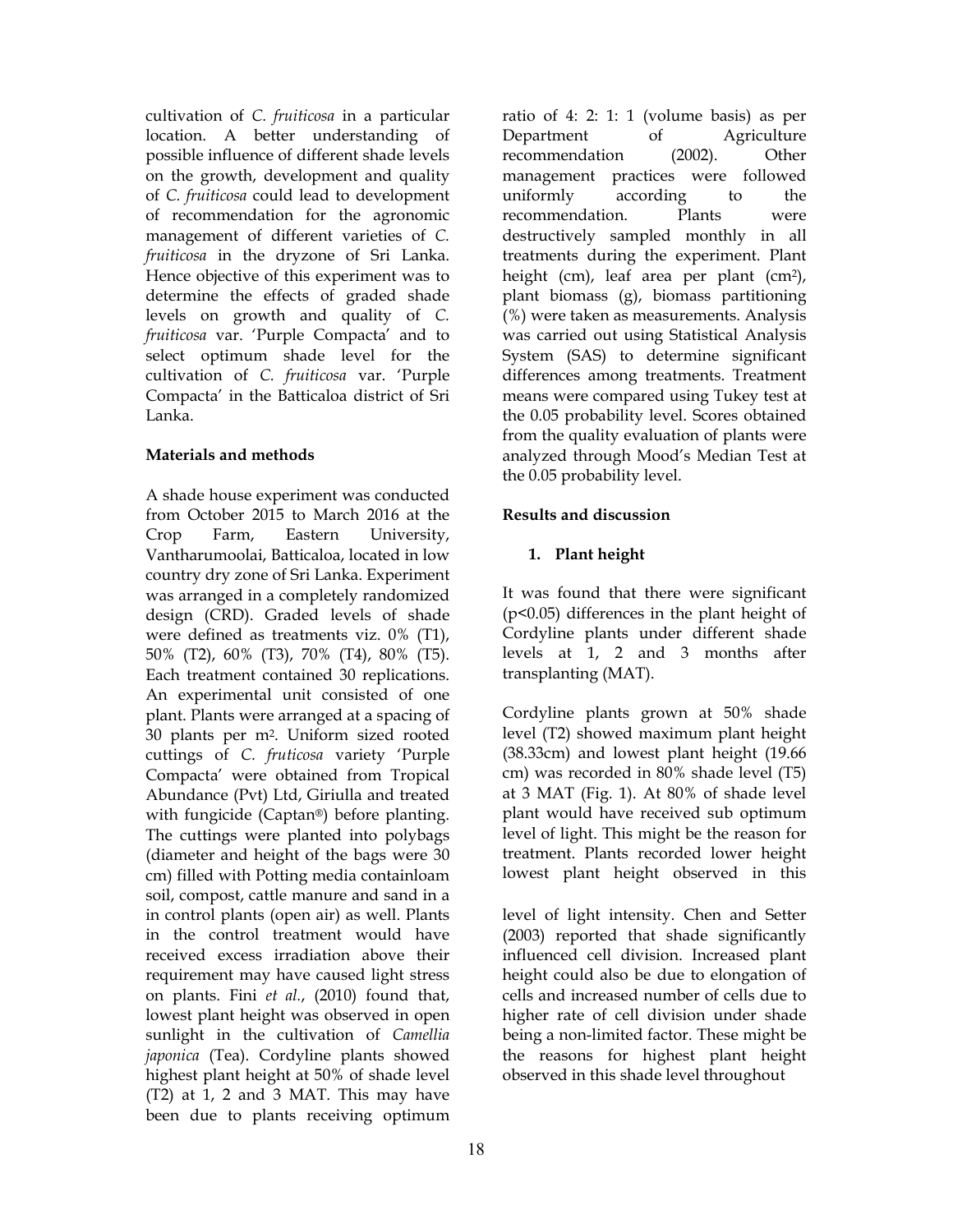

**Fig. 1.** Effect of different shade levels on the plant height of *C. fruticosa* var. 'Purple Compacta' at 1, 2 and 3 months after transplanting. Bars on graph with the same letter are not significantly different according to the Tukey test at 5% level of probability. (n=3).

the experiment. Moniruzzaman *et al*., (2009) reported the tallest plants were obtained from 50% shade level in the cultivation of *Bangladhonia* under different levels of shade (25%, 50%, 75, open sunlight).

### **2. Leaf area pre plant**

In this experiment, there were significant (p<0.05) differences in the leaf area of Cordyline plants under different shade levels at 1, 2 and 3 months after transplanting (MAT). Cordyline plants grown at 80% shade level (T5) had lowest leaf area throughout the experiment. Plants grown under this shade level would have received lowest amount of light for photosynthesis. Thus development of vegetative growth was suppressed. Plants in the control treatment (open air) also produced lower leaf area. In this treatment, radiation might have been higher than the optimum requirement for Cordyline plants.

At higher irradiation levels, there may be

chances for development of stress conditions in sensitive plants leaves. It was supported by Mattana *et al*., (2006).

Plants would have altered their morphological characters by reducing their leaf area to avoid stress conditions. Plants grown at 50% shade level (T2) showed highest leaf area.

This might be the fact that plant at this shade level would have received.

optimum amount of irradiation for their growth. This was evidenced by Marenco and Reis (1998), who found that leaf area was greater in wrinkled grass grown at 50% shade level than in those grown at control during the whole plant cycle.

#### **3. Plant biomass**

It was found that there were significant (p<0.05) differences in the plant biomass of Cordyline under different shade levels at 1, 2 and 3 months after transplanting (MAT).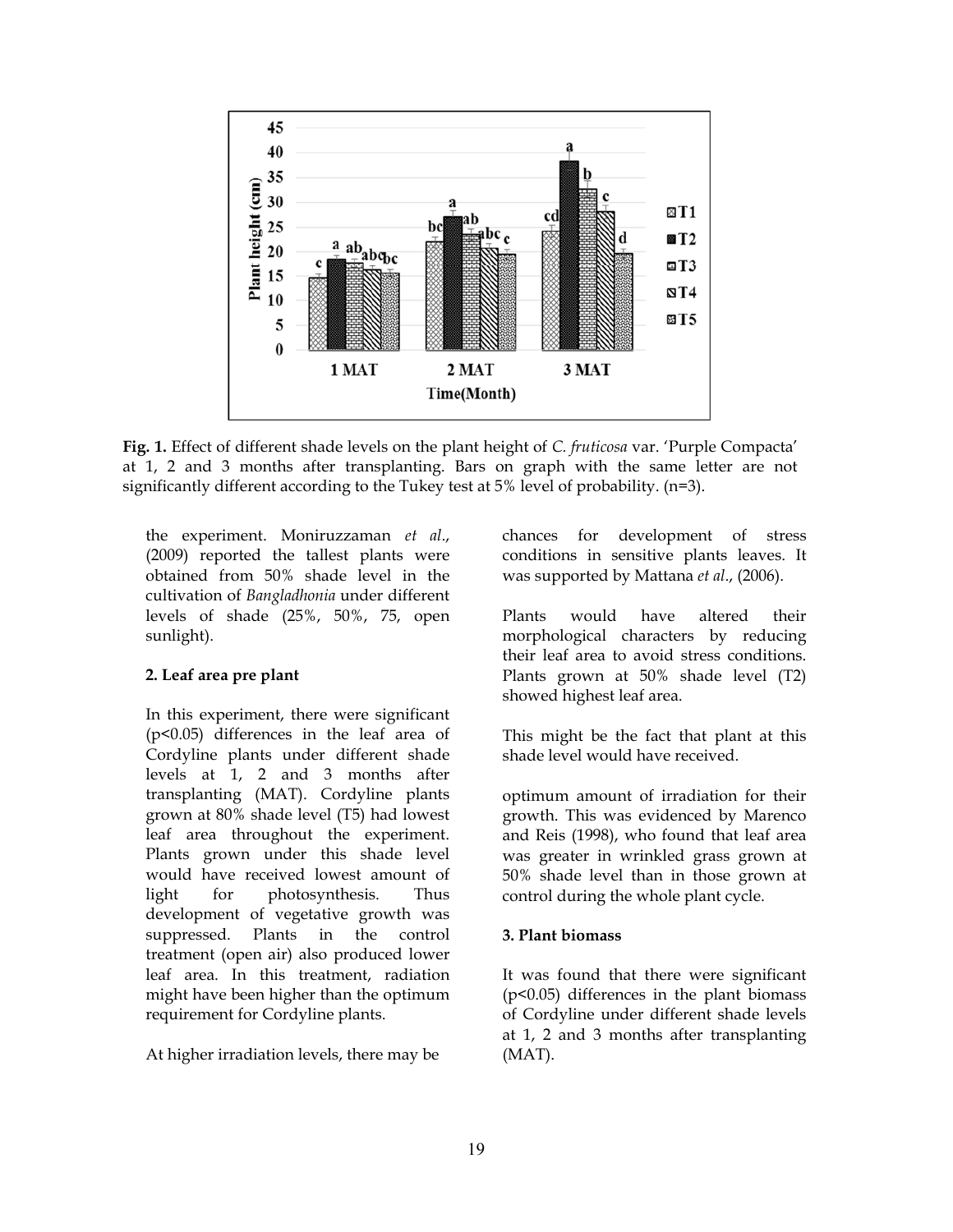

**Fig. 2.** Effect of different shade levels on the leaf area of *C. fruticosa* var. 'Purple Compacta' at 1, 2 and 3 months after transplanting. Bars on graph with the same letter are not significantly different according to the Tukey test at 5% level of probability. (n=3)

Cordyline plants grown at 80% shade level (T5) had lowest biomass at 3 MAT. Limitation in availability of light can reduce photosynthesis and subsequently biomass production. Cordyline plants grown at this shade level would have obtained sub optimum level of light. Therefore, lower biomass was obtained due to reduced rate of photosynthesis.

Cordyline plants showed significantly highest plant biomass at 50% of shade level (T2) at 1, 2 and 3 MAT. Plants grown at these shade level would have received optimum amount of shade. Therefore, their growth and carbon assimilation were at highest level. Leaf area of the plants was also higher at this shade level.

Increased leaf area contributes to enhanced photosynthesis and subsequently increased plant biomass. Dalirie *et al*., (2010) stated that, increasing leaf area index is one of the ways of increasing the capture of solar radiation within the canopy and production of dry matter. Phonguodume *et al*., (2010)

revealed that *Xylia xylocarpa* and *Dipterocarpus alatus* plants accumulated higher plant biomass under 50-70% light intensity compared to other lighting conditions.

#### **Biomass partitioning**

It was found that there were significant (p<0.05) differences in the biomass partitioning of Cordyline plants under different shade levels at 3 months after transplanting(MAT). (Table 1)

Plants grown at 50% shade level had significantly highest biomass for root, shoot and leaf. At this shade level plants may have received optimum amount of light for their growth. This might be the reason for significantly highest biomass observed at 50% of shade. This coincided with findings of Sesma *et al.,* (2009). They stated that *Jatropha curcas*plants subjected to 50% shading showed greater growth than plants grown in full sun. Plants grown at 80% of shade obtained significantly lowest biomass for root, shoot and leaf.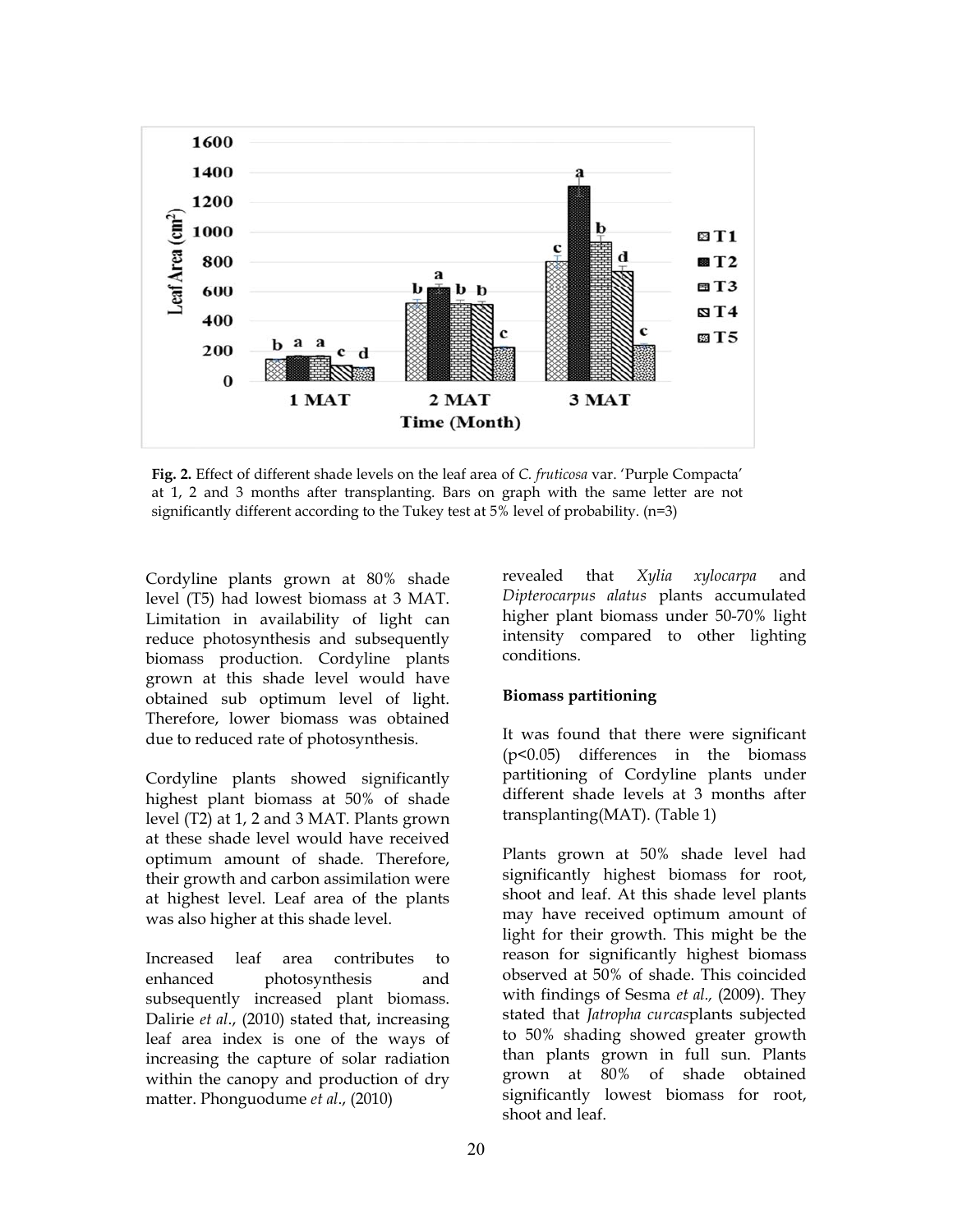

**Fig. 3**. Effect of different shade levels on the plant biomass of C. fruticosa var. 'Purple Compacta' at 1, 2 and 3 months after transplanting. Bars on graph with the same letter are not significantly different according to the Tukey test at 5% level of probability. (n=3)

| Biomass partitioning (g) |                         |                            |                             |
|--------------------------|-------------------------|----------------------------|-----------------------------|
| Shade level              | Root                    | Shoot                      | Leaves                      |
| Control                  | $9.37b$ (51%)           | 4.43c(24%)                 | 4.73 <sup>b</sup> (25%)     |
| 50%                      | 11.86a(36%)             | $10.31$ <sup>a</sup> (31%) | $10.567$ <sup>a</sup> (33%) |
| 60%                      | 3.07c(22%)              | $6.45\frac{6}{42\%}$       | $5.16\frac{6}{36\%}$        |
| 70%                      | 1.57 <sup>d</sup> (14%) | 4.65c(44%)                 | 4.51 <sup>b</sup> (42%)     |
| 80%                      | $0.59e(10\%)$           | 3.86c(67%)                 | 1.28c(23%)                  |
|                          |                         |                            |                             |

**Table 1. Effect of different shade levels on biomass partitioning of** *Cordyline fruticosa* **var. 'Purple Compacta' at 3 months after transplanting**

Means ( $n=3$ ) within the same column followed by the same letter are not significant at  $p < 0.05$ value in parentheses are percentage value for biomass partitioning.

Plants grown at this shade level would have received lowest radiation. It subsequently reduced the photosynthesis process. It revealed that plants in 80% shade were subjected to low light stress.

Plants competing for light will shift biomass partitioning toward more leaf and shoot production and less root production.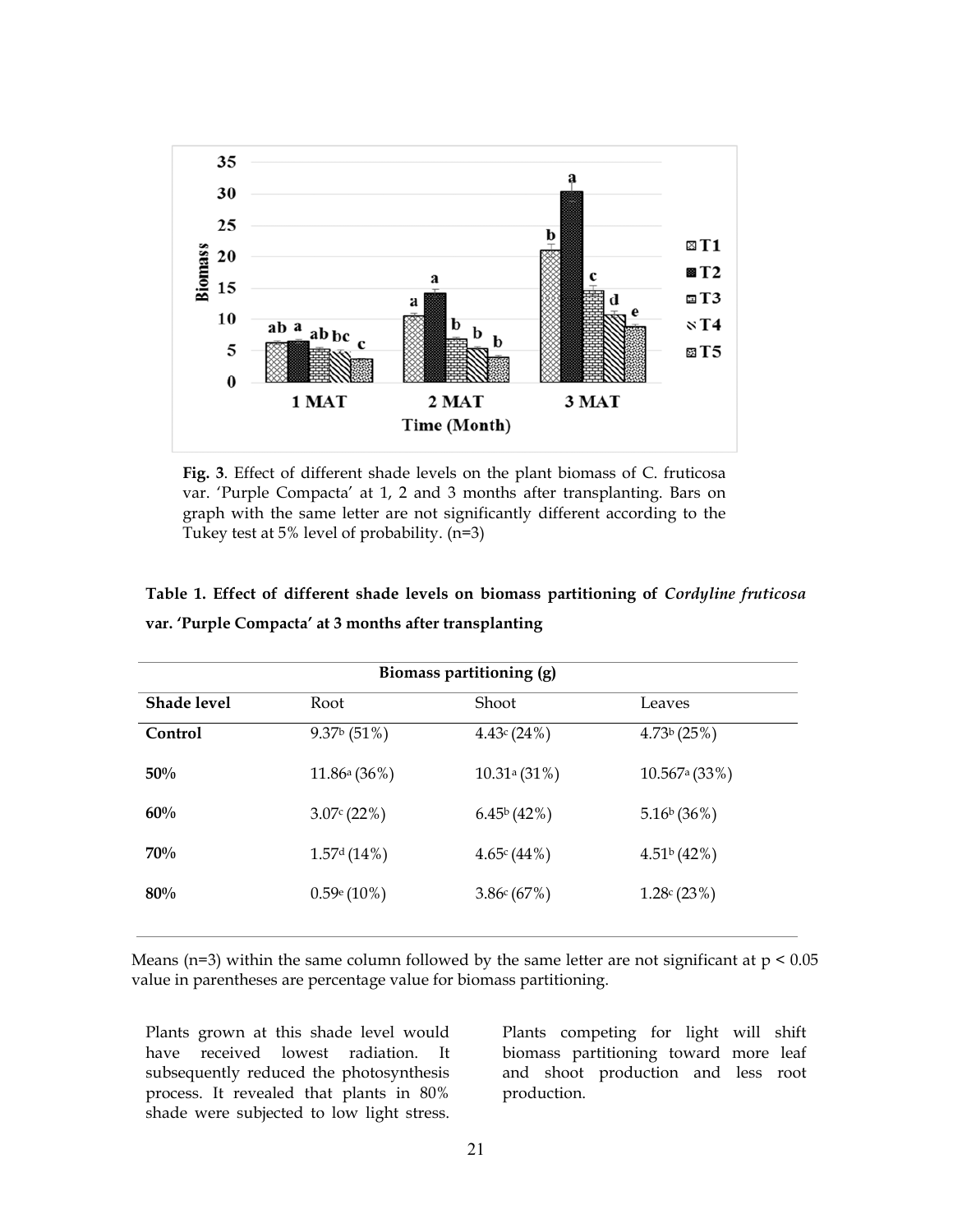Allocation of biomass for root was highest (56%) in control (T1). Plants grown at open field condition were subjected to water stress as they allocated more resources for root development. Plants allocate biomass to the organ that acquires the most limiting resource (Bloom *et al*., 1985). According to the optimal partitioning theory plants will respond to changes in the environment by shifting biomass partitioning patterns to obtain the most limiting resource (Hilbert, 1990). Highest (67%) shoot biomass partitioning was observed in plants grown at 80% shade level. Plants grown at 80% of shade level would have received low amount of irradiation. According to the optimum partitioning theory, allocation of biomass

for shoot was higher to receive more amount of radiation at 80 % shade level. Allocation of biomass for leaf was highest (42%) in 70% of shade level. Plants at this shade level would have received sub optimum level of light. It revealed that

plants in 70% shade level were subjected to low light stress. As per optimal partitioning theory, plants competing for light will shift more biomass towards leaf production. Cordyline plants grown at 50% of shade level would have received optimum light for better growth. At this shade level, the biomass allocation for different organs was higher and almost equal.

#### **5. Quality of plant**



Fig. 4. Effect of different shade levels on quality of *Cordyline fruticosa* var. 'Purple Compacta' at 3 MAT

open field condition (Fig.4). Chlorophyll is the major component that influences colour of the foliage. Amount of chlorophyll in the plants is influenced by amount of light received by the plants. Plants under control condition would have received a higher amount of light than their requirement. Therefore, low amount of chlorophyll was produced by plants in this treatment. However, in shade treatments there might have been limitations of irradiation for photosynthesis. The amount of chlorophyll could be increased in foliage to trap available light as much possible. This may have caused increased colour of foliage in plants belong to shade treatments. This may be the possible reason for the increased colouration of plants in shade treatments. Prasad and Kumar, (2003) stated that light level is a very important factor, because it influences the chloroplast development in leaves during the growth thereby influence leaf colour and variegation.

Plants in the control treatment had highest chlorosis and necrosis while lowest was observed in shade conditions. It may be due to highest amount of light received by the plants at outdoors under full sun light (open field). High light levels caused damage to chlorophyll and resulted in burned appearance of plants. Solar radiation could be beneficial to plant growth, but the extreme could be harmful (Teremura, 1983).

Plant grown under 50% of shade level (T2) obtained remarkable confirmation and greatest overall appearance than plants belong to other treatments. Plants under this shad level would have received optimum amount of light for better quality characters. These results are in agreement with Gaurav *et al*., (2015). They revealed that when Cordyline was cultivated under different shade level (35%, 50, 75%, 90% and control), 50% shading intensity produced plants with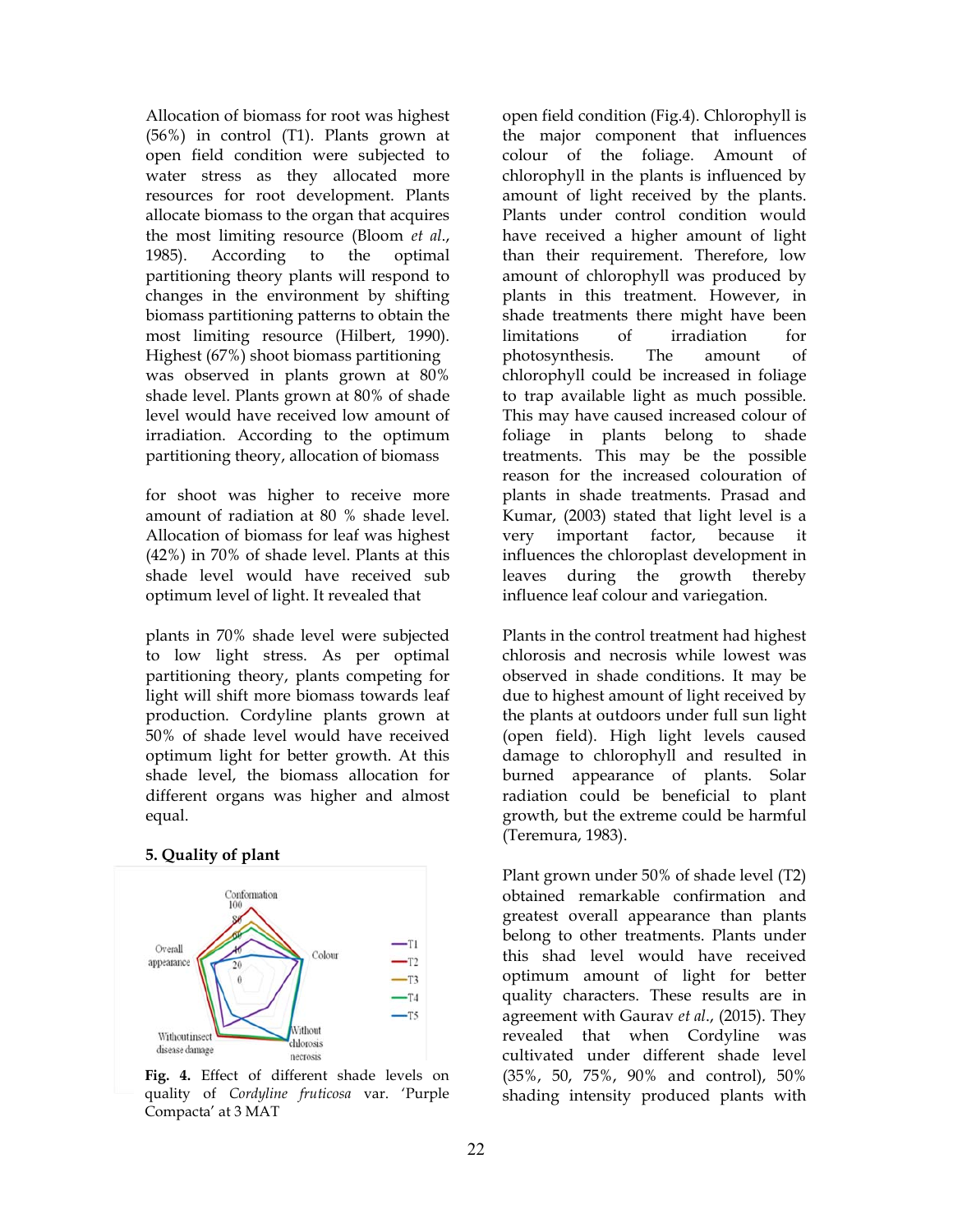better morphological characters and foliage quality.

## **Conclusions**

In this experiment, *Cordyline fruticosa* variety 'Purple Compacta' plants performed better under 50 % of shade level. Plants attained higher plant height, leaf area, plant biomass and biomass partitioning at 50% shade level. Quality assessment indicated that plants grown at 50% shade had highest mean score. Higher (open field) and lower irradiation (80% of shade level) negatively influenced on Cordyline plant growth and quality. *C. fruticosa* variety 'Purple Compacta' plants would have received optimum amount of light at 50 % shade level for better performance. It could be the reason for highest performance of these plants at this shade level. From this study, it may be concluded that, 50% shade level is suitable for growing Cordyline in the Batticaloa district of Sri Lanka.

# **References**

Anonymous (2004) *District Profile: Batticaloa.* Consortium of Humanitarian Agencies. Online at: https://www.yumpu.com/en/document /view/29775409/district-profilebatticaloa-consortium-of-humanitarianagencies. (Accessed on 25 December 2010).

Anonymous (2012) *Exporters Association of Sri Lanka*, Annual Reports and Accounts 2011/2012. Online at: http://www.exporterssrilanka.net/. (Accessed on 25 January 2012)

Bloom, A. J., F.S. Chapin and H.A. Mooney (1985) Resource limitation in plants--an economic analogy. *Annual review of Ecology and Systematics* **16(1):** 363- 392.

Chen, C. T. and T. L. Setter (2003) Response of potato tuber cell division and growth to shade and elevated CO2. *Annals of Botany* **91(3):** 373-381.

Dalirie, M. S., R.S. Sharifi and S. Farzaneh (2010) Evaluation of yield, dry matter accumulation and leaf area index in wheat genotypes as affected by terminal drought stress. *Notulae Botanicae Horti Agrobotanici Cluj-Napoca 38***(1):** 182 - 186.

Fini, A., F. Ferrini, P. Frangi, G. Amoroso and C. Giordano (2010) Growth, leaf gas exchange and leaf anatomy of three ornamental shrubs grown under different light intensities. *European Journal of Horticultural Science* **75(3):**111-117.

Gaurav, A. K., D. Raju, B.S. Janakiram, R. Jain and S.G. Krishnan (2015) Effect of shade levels on production and quality of cordyline (*Cordyline terminalis*). *Indian Journal of Agricultural Sciences* **85(7):** 931-5.

Hilbert, D. W. (1990). Optimization of plant root: shoot ratios and internal nitrogen concentration. *Annals of Botany* **66(1):** 91-99.

Kobayashi, K., J. Griffis, A. Kawabata, A. and G. Sako (2007) Hawaiian Ti. Cooperative Extension Services. University of Hawai. Online at: https://www.ctahr.hawaii.edu/oc/freep ubs/pdf/of-33.pdf. (Accessed on 06 December 2015)

Marenco, R. A. and A. C. Reis. (1998) Shading as an environmental factor affecting the growth of Ischaemum rugosum. *Revista Brasileira de Fisiologia Vegetal* **10(2):** 107-112.

Mattana, R. S., L. C. Ming, J. A. Marchese and M. O. M. Marques (2006) Biomass production in plants of *Pothomorphe umbellata* (L.) Miq. Submitted to different shade levels. *Brazilian Journal of Medical and Biological Research* **8:** 83-85.